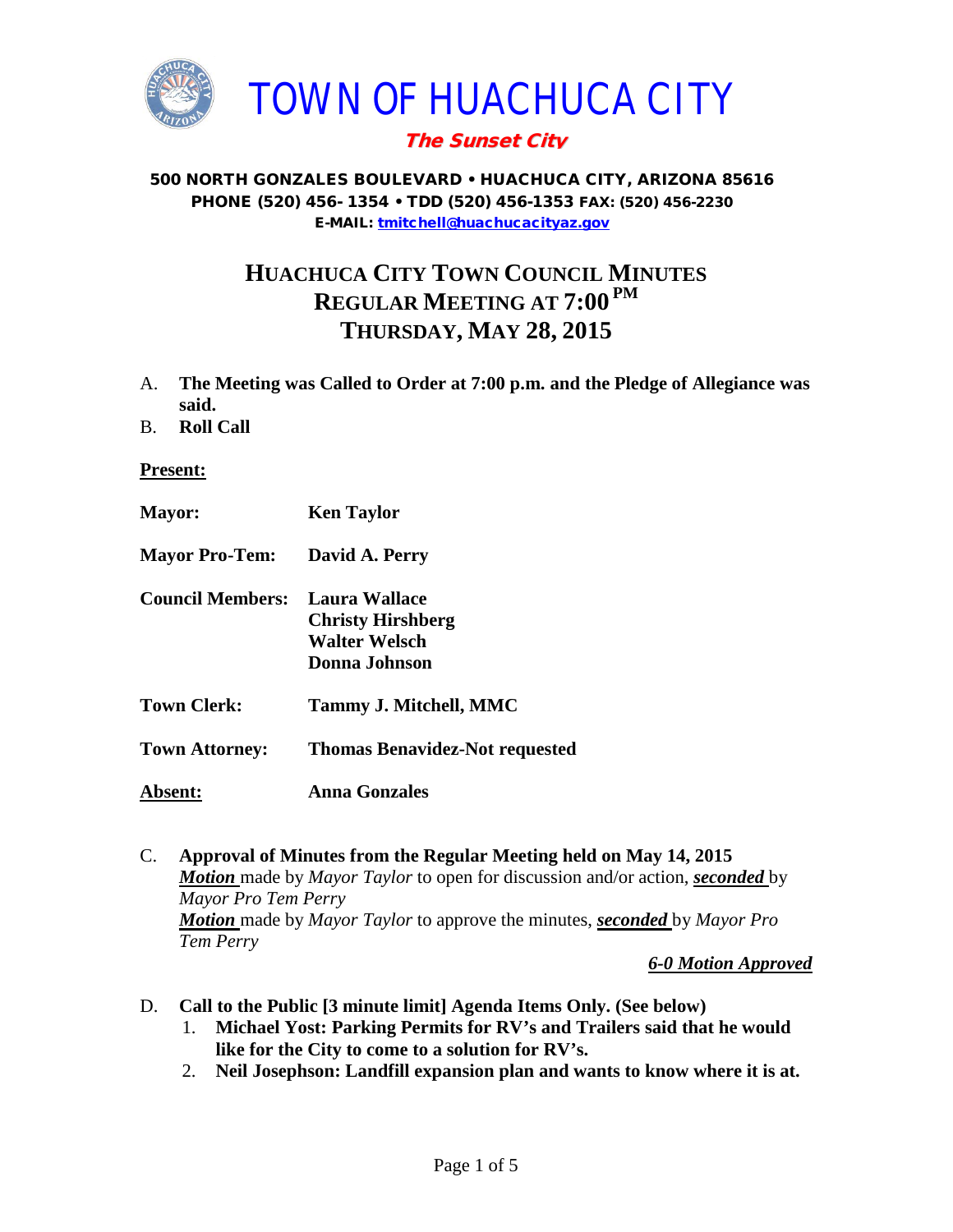# E. **Reports by Council Members and Officers**

- 1. *Councilmember Welsch - Library/Senior Center***-** Councilmember Welsch has no report at this time.
- 2. *Councilmember* **–** *Planning and Zoning-* Clerk Mitchell stated they had no meeting since the last council meeting.
- 3. *Councilmember Wallace* **–** *Parks and Recreation***-**Councilmember Wallace reported that the Summer Program starts on June  $1<sup>st</sup>$  and will have two four week sessions. We are working with the school so the children get free breakfast and lunch. Also today we will be appointing someone for the Parks & Rec's Board.
- 4. *Councilmember Johnson – Public Safety-*.Commander Bobby Chapman from the Citizens Patrol, explained that this is a voluntary program. Commander Chapman stated they drive at least 35 miles a night keeping an eye on the City. They do house checks and have found 200 street lights out during our driving. Mr. Chapman stated we our due diligent with helping the citizens and the police department on a voluntary basis. Our group helped with the Circus and saved a lot of money for the Police Department with traffic control and security. Chief Grey said thank you to the Citizens Patrol. Also, if anyone has an elderly person that needs care checks everyday to sign up at the police department. Chief Grey presented the Monthly Police Report. Council member Johnson stated the Animal Control has a cat that had kittens if anyone is interested in a new pet.
- 5. *Mayor Pro Tem Perry Public Works-* Mayor Pro Tem Perry reported we will discuss the Land Fill later. The Public Works Dept. has been working on the grass. We are still working on the Goat Heads in the Park.
- 6. *Councilmember Hirshberg***–** *Finance-*.Councilmember Hirshberg said we are having Budget Workshops.
- 7. *Mayor Taylor-*Mayo*r* Taylor stated we are having a children's bike run on Saturday June 6, behind City Hall. When we first signed up for this bike run Sierra Vista Regional Hospital used to donate bike helmets and now they will not. So, while Clerk Mitchell was scrambling to get bike helmets the Lion's Club came through and donated money for the bike helmets. Mayor Taylor said a big Thank You to the Lion's Club.
- 8. *Tammy Mitchell – Town Clerk's Report-*Clerk Mitchell reported that the information you have received from ADOT is the first hoop to jump through for beautifying along the highway.

# F. **Unfinished Business:**

1. **Discussion and/or Action [Councilmember Wallace]: Creation of Conditional Use RV Parking Permit.**

*Motion* made by *Councilmember Wallace* to open for discussion and/or action, *seconded* by *Mayor Taylor*

Council member Wallace and P&Z Member Wallace came up some ideas on the Conditional Use Permit. Also in your packet are suggestions from Dr. Johnson Building Official on Conditional Use Permit.

Council member Johnson asked if we could have Budget Workshop on a different day than Saturday. She has to work on Saturdays. Mayor Taylor said yes we can, we will look at Thursdays.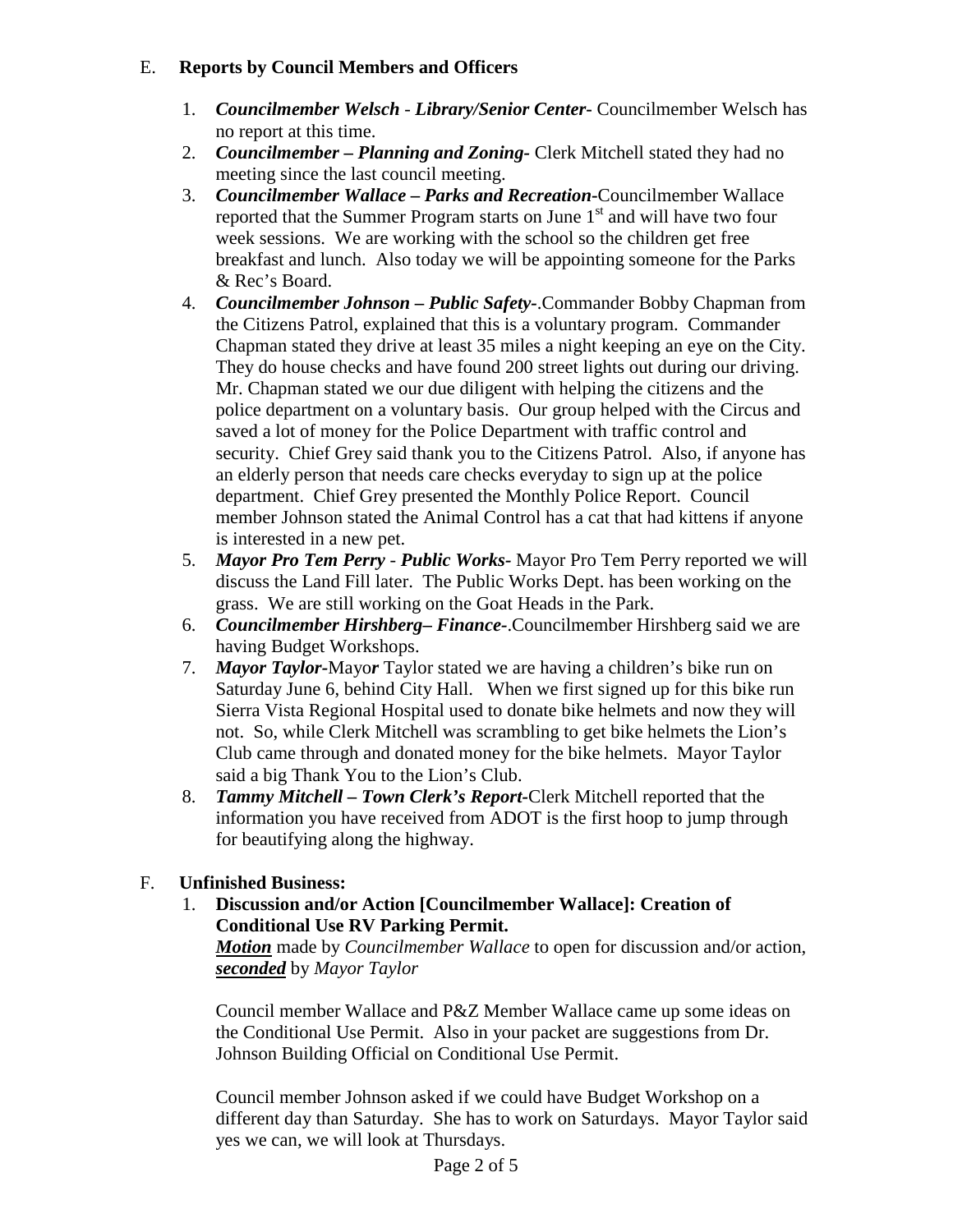#### G. **New Business**

1. **Discussion and/or Action [Mayor Taylor]: Rachael LeFave with Edward Jones Investments.**

*Motion* made by *Mayor Taylor* to open for discussion and/or action, *seconded* by *Councilmember Johnson.*

Ms. Rachael LaVave from Edward Jones investments gave a presentation on how her company can invest for Huachuca City safe, secure and insured investments.

*No Action*

2. **Discussion and/or Action [Mayor Taylor]: Consideration of Land Fill Expansion Plans through Adoption Plan 140.**

*Motion* made by *Mayor Taylor* to open for discussion and/or action, *seconded* by *Mayor Pro Tem Perry.*

Mayor Taylor gave a brief update on the Land Fill looking at the different alternatives for the Land Fill. Engineer Hugh Walker is still putting together the presentation and drawings for this project. Mr. Walker said that Plan 140 would be the best for the City. Public Hearings will follow in the near future.

*No Action*

3. **Discussion and/or Action [Mayor Taylor]: Wage and Salary discussion.** *Item moved to after item 6*

*Motion* made by *Mayor Taylor* to open for discussion and/or action, *seconded* by *Councilmember Hirshberg* Mayor Taylor said we need to put something together on the wage schedule.

Staff will be looking for alternatives and procedures for this.

*No Action*

4. **Discussion and/or Action [Mayor Taylor]: Acceptance of P&Z Member Resignation.**

*Motion* made by *Mayor Taylor* to open for discussion and/or action, *seconded*  by *Mayor Pro Tem Perry*

*Motion* made by Mayor Taylor to accept the resignation, *seconded* by *Mayor Pro Tem Perry*

*6-0 Motion Approved*

- 5. **Discussion and/or Action [Councilmember Wallace]: Appointment to Park's and Rec's.** *Motion* made by *Councilmember Wallace* to open for discussion and/or action, *seconded* by *Mayor Taylor Motion* made by *Councilmember Wallace* to accept the application for Sharon Richardson for Parks and Recreations board, *seconded* by *Mayor Taylor 6-0 Motion Approved*
- 6. **Discussion and/or Action [Mayor Taylor]: Adopting Regulations and Fees for Municipalities Facilities.**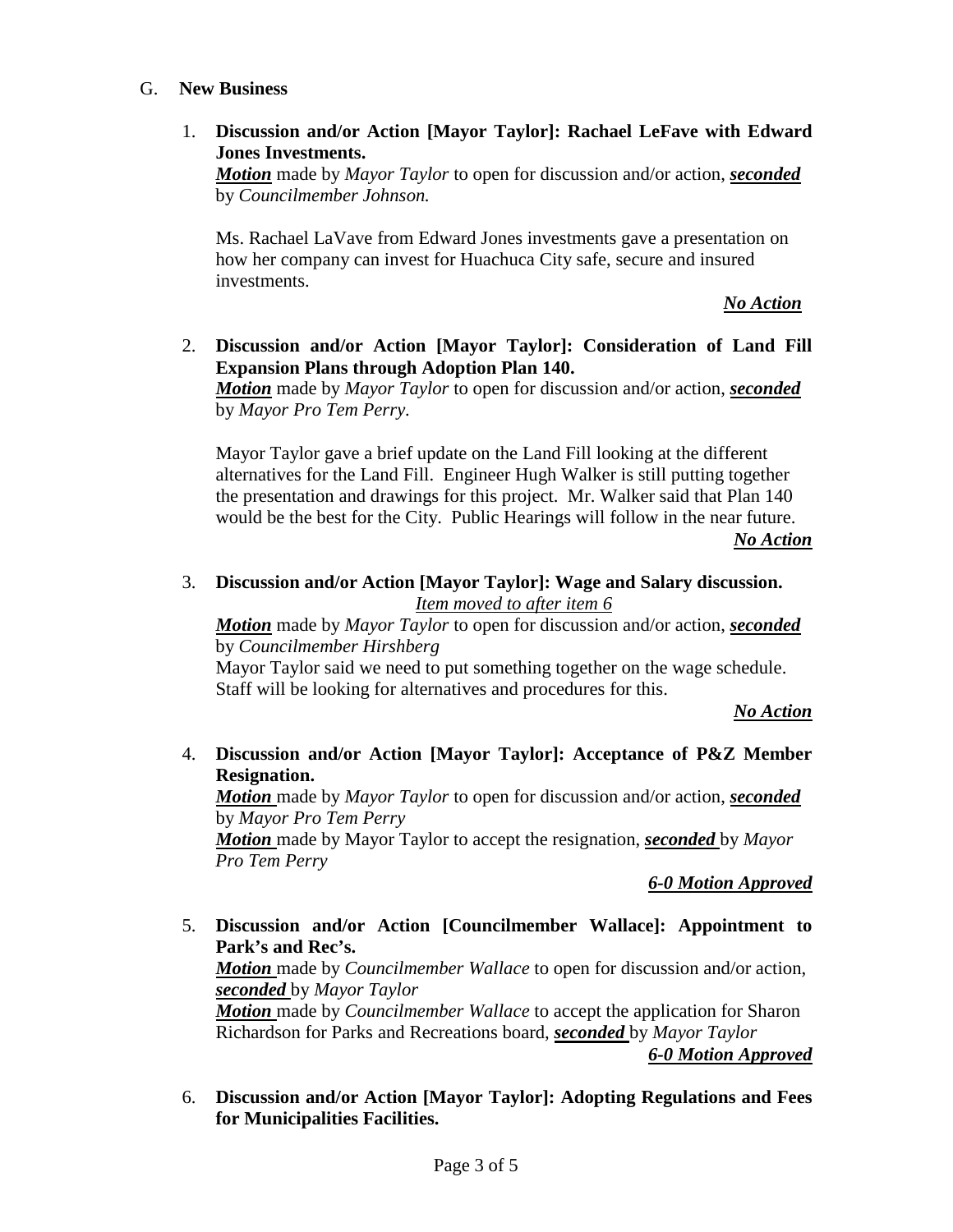*Motion* made by *Mayor Taylor* to open for discussion and/or action, *seconded* by *Councilmember Johnson*

Mayor Taylor said every community around us charges fees for their ball fields the use of their parks etc. We are looking at adding some fees and would like staff to research and design some schedule. Council member Welsch stated he would like something a little different for outside people verses our citizens.

*No Action*

## H. **Payment Approval Report in the amount of \$75,564.40**

*Motion* made by *Mayor Taylor* to open for discussion and/or action, *seconded* by *Councilmember Wallace*

*Motion* made by *Mayor Taylor* to approve the payment report, *seconded* by *Councilmember Hirshberg*

#### *6-0 Motion Approved*

- I. **Call to the Public: [3 min. limit] ARS38-431-01 Public body may make an open call to the public during a public meeting, subject to reasonable time, place and manner restrictions, to allow individuals to address the public body on any issue within the jurisdiction of the public body. At the conclusion of an open call to the public, individual members of the public body may respond to criticism made by those who have addressed the public body, may ask staff to review a matter or may ask that a matter be put on a future agenda. However, members of the public body shall not discuss or take legal action on matters raised during an open call to the public unless the matters are properly noticed for discussion and legal action.**
	- 1. Johann Wallace: Website information regarding The Mayor's Corner and What's Up pages
	- 2. Michael Yost: Dr. Johnson should give a briefing every month not every 3 months
	- 3. Jack Fishback: Pulled
	- 4. Jim Goad: Talked about a fundraiser event every weekend.

## J. **Discussion and/or Action [Town Clerk]: Items to be placed on the next agenda** 1. **Discussion and/or Action [Mayor Taylor]: Adopting Regulations and Fees for Municipalities Facilities.**

## K. **Adjournment (8:50 PM)**

*Motion* made by *Mayor Taylor* to adjourn, *seconded* by *Councilmember Johnson 6-0 Motion Approved*

Approved by Mayor Taylor on June 11, 2015